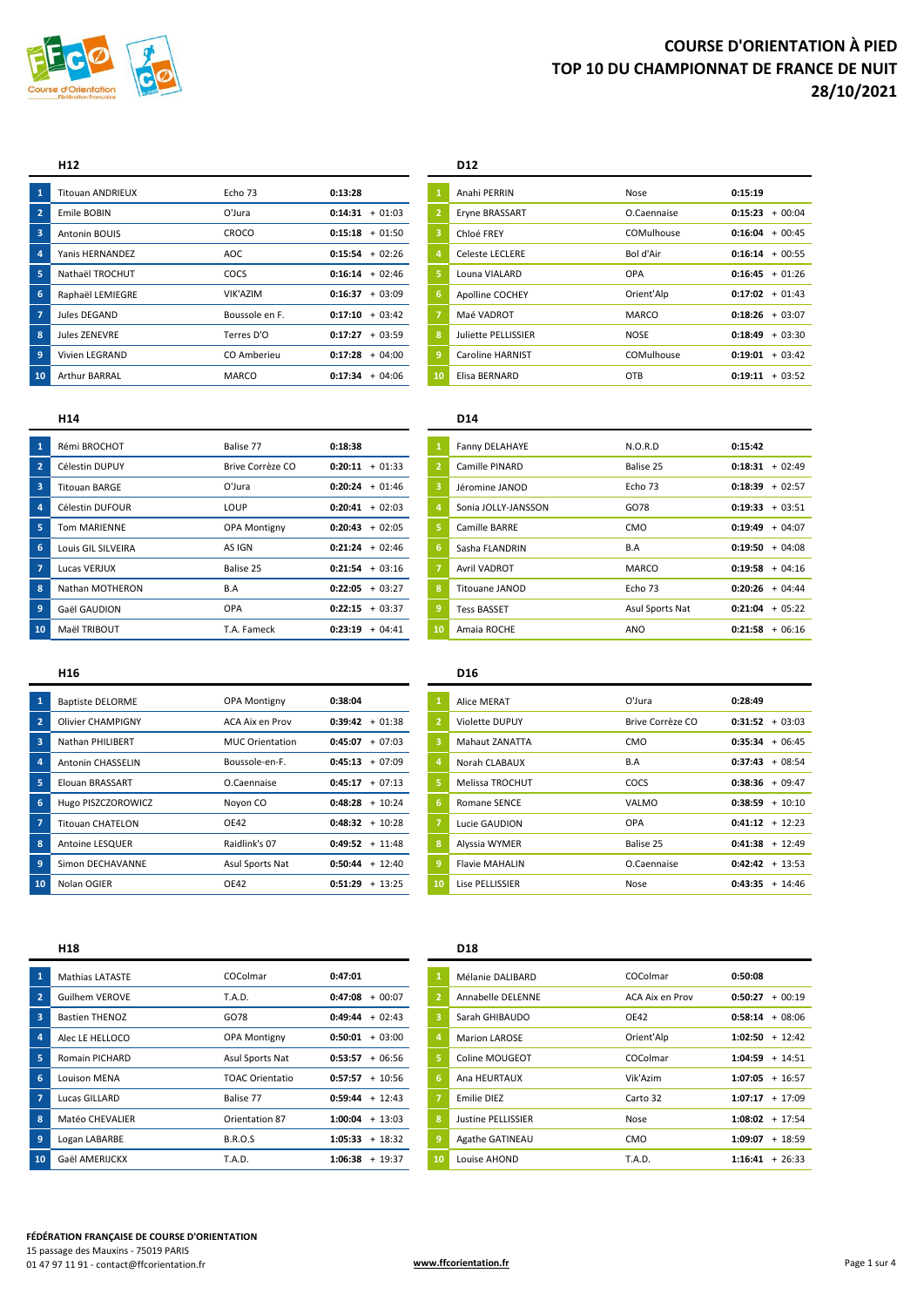

#### **H20 D20**

|    | <b>Antoine BECAERT</b> | ASO             | 0:46:47           |    | Cécile CALANDRY        | ASO           | 0:43:58              |
|----|------------------------|-----------------|-------------------|----|------------------------|---------------|----------------------|
|    | Julien VUITTON         | Asul Sports Nat | $0:47:03 + 00:16$ |    | Lucie LATASTE          | COColmar      | $+00:41$<br>0:44:39  |
| 3  | <b>Basile BASSET</b>   | Asul Sports Nat | $0:47:06 + 00:19$ |    | Diane BODY             | Echo 73       | $+07:26$<br>0:51:24  |
|    | Quentin ANDRIEUX       | Echo 73         | $0:47:08 + 00:21$ |    | <b>Fanny THONIER</b>   | GO78          | $+13:32$<br>0:57:30  |
|    | Kylian WYMER           | Balise 25       | $0:50:04 + 03:17$ | -5 | Perrine TOUSSAINT      | Balise 77     | $+ 14:01$<br>0:57:59 |
|    | Nathan MARCHAND        | COBS            | $0:50:08 + 03:21$ | -6 | <b>Lilou PAULY</b>     | <b>CMO</b>    | $+22:04$<br>1:06:02  |
|    | <b>Axel PANNIER</b>    | GO78            | $0:51:33 + 04:46$ |    | Laurine HERMAN         | <b>T.A.D.</b> | $+24:06$<br>1:08:04  |
| 8  | Mathias BARROS-VALLET  | ACA Aix en Prov | $1:02:08 + 15:21$ | -8 | <b>Manon MARTINIEN</b> | ADOChenôve    | $+24:06$<br>1:08:04  |
|    | Nathan ARONDEAU        | OE42            | $1:05:24 + 18:37$ | -9 | Charlotte SOLTYSIAK    | VALMO         | $+34:43$<br>1:18:41  |
| 10 | Mathis REBOUL          | Raidlink's 07   | $1:07:51 + 21:04$ | 10 | <b>Alix VILLAR</b>     | COSE          | $+38:19$<br>1:22:17  |

## Antoine BECAERT ASO **0:46:47 1** Cécile CALANDRY ASO **0:43:58 Perrine TOUSSAINT Balise 77 0:57:59** + 14:01 Nathan MARCHAND COBS **0:50:08** + 03:21 **6** Lilou PAULY CMO **1:06:02** + 22:04 Charlotte SOLTYSIAK VALMO **1:18:41** + 34:43

|                         | H <sub>21</sub>         |                        |                           | D <sub>21</sub>            |                 |                      |
|-------------------------|-------------------------|------------------------|---------------------------|----------------------------|-----------------|----------------------|
| $\mathbf{1}$            | <b>Mathieu PERRIN</b>   | Nose                   | 0:51:46                   | Tereza JANOSIKOVA          | GO78            | 0:40:18              |
| $\overline{2}$          | <b>Quentin MOULET</b>   | OTB                    | $0:53:51 + 02:05$         | Chloé HABERKORN            | ADOChenôve      | $+10:10$<br>0:50:28  |
| $\overline{\mathbf{3}}$ | Loïc CAPBERN            | <b>TOAC Orientatio</b> | $0:55:16 + 03:30$         | Juliette BASSET            | Asul Sports Nat | $+ 15:05$<br>0:55:23 |
| $\overline{4}$          | Théo RADONDY            | T.A.D.                 | $0:55:36 + 03:50$         | <b>Florence HANAUER</b>    | COBuh.Florival  | $+16:16$<br>0:56:34  |
| 5                       | Loïc MARTY              | FINO46                 | $0:55:48 + 04:02$         | Rahela BRUNNER             | <b>OTB</b>      | $+ 19:15$<br>0:59:33 |
| 6                       | Vincent COUPAT          | OTB                    | $0:58:32 + 06:46$         | Lucie RUDKIEWICZ           | Balise 25       | $+20:29$<br>1:00:47  |
| 7                       | Lucas BASSET            | Asul Sports Nat        | $0:58:54 + 07:08$         | Audrey DUQUENNE            | <b>T.A.D.</b>   | $+22:02$<br>1:02:20  |
| 8                       | <b>Maxime RAUTURIER</b> | GO78                   | $+09:03$<br>1:00:49       | Cécile FOLTZER             | <b>OTB</b>      | $+24:03$<br>1:04:21  |
| 9                       | Théo FLEURENT           | ASO                    | $1:01:16 + 09:30$<br>9    | <b>Constance DEVILLERS</b> | Balise 25       | $+24:46$<br>1:05:04  |
| 10                      | <b>Adrien DELENNE</b>   | ACA Aix en Prov        | 1:01:23<br>$+09:37$<br>10 | Marta GUIJO-ALONSO         | Asul Sports Nat | $+25:14$<br>1:05:32  |

| $\mathbf{1}$   | Tereza JANOSIKOVA          | GO78            | 0:40:18             |
|----------------|----------------------------|-----------------|---------------------|
| $\overline{2}$ | Chloé HABERKORN            | ADOChenôve      | 0:50:28<br>$+10:10$ |
| 3              | Juliette BASSET            | Asul Sports Nat | $0:55:23 + 15:05$   |
| 4              | <b>Florence HANAUER</b>    | COBuh Florival  | $0:56:34 + 16:16$   |
| 5              | Rahela BRUNNER             | OTB             | $0:59:33 + 19:15$   |
| 6              | Lucie RUDKIEWICZ           | Balise 25       | 1:00:47<br>$+20:29$ |
| $\overline{7}$ | Audrey DUQUENNE            | T.A.D.          | 1:02:20<br>$+22:02$ |
| 8              | Cécile FOLTZER             | OTB             | $1:04:21 + 24:03$   |
| 9              | <b>Constance DEVILLERS</b> | Balise 25       | 1:05:04<br>$+24:46$ |
| 10             | Marta GUIJO-ALONSO         | Asul Sports Nat | 1:05:32<br>$+25:14$ |

| 1                       | <b>Cyril SOUCAT</b>     | CO Amberieu     | 0:56:22           |    | Céline DODIN        | ACA Aix en Prov     | 0:46:21              |
|-------------------------|-------------------------|-----------------|-------------------|----|---------------------|---------------------|----------------------|
| $\overline{2}$          | Yoann GARDE             | OE42            | $0:57:33 + 01:11$ |    | Mélanie LEPOUTRE    | T.A.D.              | $+00:46$<br>0:47:07  |
| $\overline{\mathbf{3}}$ | Mickaël BLANCHARD       | COCS            | $0:58:57 + 02:35$ |    | Charlotte BOUCHET   | COCS                | $+03:53$<br>0:50:14  |
| $\overline{a}$          | <b>Aloïs FORESTIER</b>  | Boussole en F.  | $0:59:47 + 03:25$ |    | Agnès MERCIER       | T.A.D.              | $+05:55$<br>0:52:16  |
| 5                       | Mathieu CHESNEAU        | COCS            | $1:00:07 + 03:45$ |    | Florence HERPIN     | Orient'Alp          | $+08:23$<br>0:54:44  |
| 6                       | <b>Gregory BLOT</b>     | POP             | $1:00:43 + 04:21$ | 6  | Aurélie IZARD       | <b>BOA Albi</b>     | $+ 11:29$<br>0:57:50 |
|                         | Mathieu PETIT-GOUNELLE  | ACA Aix en Prov | $1:04:49 + 08:27$ |    | Sophie HADJIANGELIS | <b>OPA Montigny</b> | $+ 14:07$<br>1:00:28 |
| 8                       | Guillaume ROCHE         | Balise 63       | $1:07:18 + 10:56$ | 8  | Hana GARDE          | OE42                | $+30:29$<br>1:16:50  |
| 9                       | <b>Thibault CHAPSAL</b> | <b>DSA</b>      | $1:09:50 + 13:28$ | -9 | Anico KULOW         | Orient'Alp          | $+ 52:39$<br>1:39:00 |
| 10                      | Maxime PEYRON           | SMOG            | $1:09:53 + 13:31$ | 10 | Léonor PEDRO        | RO'Paris            | $+ 12:42$<br>1:59:03 |

## **H35 D35**

| $\mathbf{1}$   | Céline DODIN           | ACA Aix en Prov     | 0:46:21              |
|----------------|------------------------|---------------------|----------------------|
| $\overline{2}$ | Mélanie LEPOUTRE       | T.A.D.              | $+00:46$<br>0:47:07  |
| 3              | Charlotte BOUCHET      | COCS                | 0:50:14<br>$+03:53$  |
| 4              | Agnès MERCIER          | T.A.D.              | 0:52:16<br>$+05:55$  |
| 5              | <b>Florence HERPIN</b> | Orient'Alp          | $+08:23$<br>0:54:44  |
| 6              | Aurélie IZARD          | <b>BOA Albi</b>     | 0:57:50<br>$+11:29$  |
| $\overline{7}$ | Sophie HADJIANGELIS    | <b>OPA Montigny</b> | 1:00:28<br>$+ 14:07$ |
| 8              | Hana GARDE             | OE42                | $+30:29$<br>1:16:50  |
| 9              | Anico KULOW            | Orient'Alp          | 1:39:00<br>$+ 52:39$ |
| 10             | Léonor PEDRO           | RO'Paris            | 1:59:03<br>$+12:42$  |

| 1                       | Christophe BERNARD      | OTB         | 0:49:17           |    | Adeline IMBERT             | LOUP            | 0:49:09              |
|-------------------------|-------------------------|-------------|-------------------|----|----------------------------|-----------------|----------------------|
| $\overline{2}$          | <b>Thibaut MAGNE</b>    | Nose        | $0:52:06 + 02:49$ |    | Cindy BECU                 | Noyon CO        | $+04:59$<br>0:54:08  |
| $\overline{\mathbf{3}}$ | David CHATELON          | <b>OE42</b> | $0:56:49 + 07:32$ |    | Sabine MARQUES             | <b>B.R.O.S</b>  | $+06:28$<br>0:55:37  |
| $\overline{a}$          | <b>Benoit COCHEY</b>    | Orient'Alp  | $0:57:32 + 08:15$ |    | <b>Charlotte FORESTIER</b> | OTB             | $+06:52$<br>0:56:01  |
| 5                       | Michel BASTIN           | Balise 25   | $0:58:51 + 09:34$ |    | <b>Marianne PAULY</b>      | CMO             | $+08:04$<br>0:57:13  |
| 6                       | <b>Benjamin MAURIES</b> | GO78        | $1:00:47 + 11:30$ | 6  | Lucile CHATELON            | <b>OE42</b>     | $+08:23$<br>0:57:32  |
|                         | Ondrei KOTECKY          | VALMO       | $1:02:27 + 13:10$ |    | Michaela KOTECKA           | VALMO           | $+09:17$<br>0:58:26  |
| 8                       | Johann THOMAS           | Absolu'O    | $1:03:30 + 14:13$ |    | Madeleine TIRBOIS          | ERCO            | $0:59:42 + 10:33$    |
| $\overline{9}$          | Julien MERLE            | Nose        | $1:05:05 + 15:48$ |    | Celine RUIZ                | <b>BOA Albi</b> | $+ 10:42$<br>0:59:51 |
| 10                      | François PLAGNOL        | <b>VSO</b>  | $1:05:12 + 15:55$ | 10 | Aurélie KIRILOV            | VALMO           | $+ 13:39$<br>1:02:48 |

### **H40 D40**

| $\mathbf{1}$   | <b>Adeline IMBERT</b> | LOUP            | 0:49:09              |
|----------------|-----------------------|-----------------|----------------------|
| $\overline{2}$ | Cindy BECU            | Noyon CO        | $+04:59$<br>0:54:08  |
| 3              | Sabine MARQUES        | <b>B.R.O.S</b>  | 0:55:37<br>$+06:28$  |
| $\overline{a}$ | Charlotte FORESTIER   | OTB             | $0:56:01 + 06:52$    |
| 5              | Marianne PAULY        | <b>CMO</b>      | $+08:04$<br>0:57:13  |
| 6              | Lucile CHATELON       | OE42            | $0:57:32 + 08:23$    |
| $\overline{7}$ | Michaela KOTECKA      | VALMO           | $0:58:26 + 09:17$    |
| 8              | Madeleine TIRBOIS     | <b>ERCO</b>     | $0:59:42 + 10:33$    |
| 9              | Celine RUIZ           | <b>BOA Albi</b> | 0:59:51<br>$+ 10:42$ |
| 10             | Aurélie KIRILOV       | VALMO           | 1:02:48<br>$+ 13:39$ |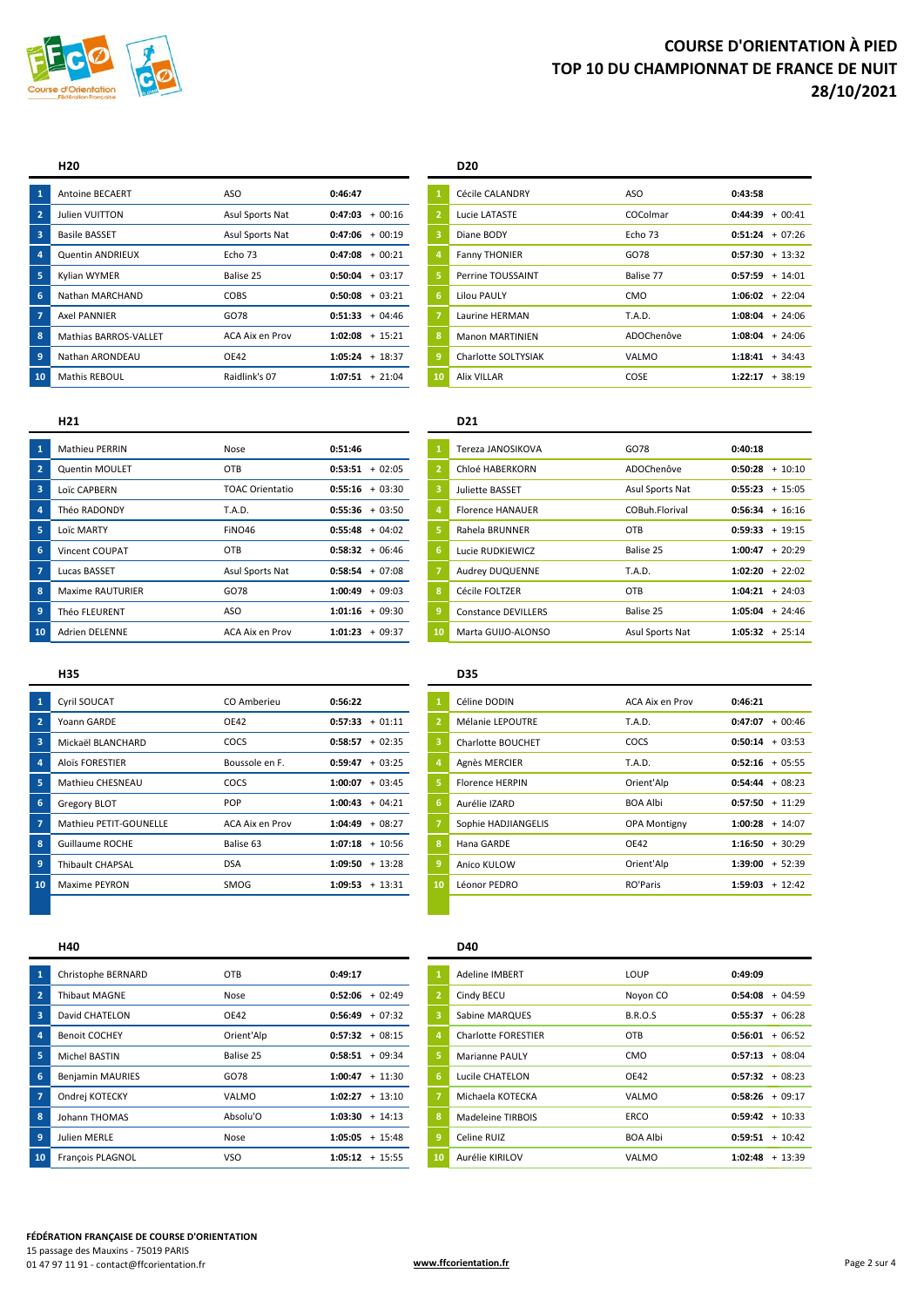

| -1             | <b>Eric PERRIN</b>      | Nose            | 0:45:04             |    | Stéphanie VARRON       | AS IGN                 | 0:53:55              |
|----------------|-------------------------|-----------------|---------------------|----|------------------------|------------------------|----------------------|
| $\overline{2}$ | Laurent CHAMPIGNY       | ACA Aix en Prov | $0:50:32 + 05:28$   |    | Céline LEMERCIER       | T.A. Fameck            | $+09:44$<br>1:03:39  |
| -3             | David LESQUER           | Raidlink's 07   | $0:52:01 + 06:57$   |    | Stéphanie POULAIN      | COBS                   | $+ 10:48$<br>1:04:43 |
| 4              | <b>Fabrice VANNIER</b>  | Balise 77       | $1:00:36 + 15:32$   |    | <b>Charlotte ANDRE</b> | <b>NOSE</b>            | $+ 12:43$<br>1:06:38 |
| 5              | <b>Bruno PLUMEY</b>     | Asul Sports Nat | $1:01:59 + 16:55$   |    | Perrine THENOZ         | GO78                   | $+ 12:47$<br>1:06:42 |
| 6              | Laurent POINSENOT       | V.H.S.O.        | $1:03:31 + 18:27$   | 6  | Laurence LEFIEUX       | Noyon CO               | $1:07:38 + 13:43$    |
| 7              | <b>Gautier FLANDRIN</b> | B.A             | $1:04:06 + 19:02$   |    | Anne ILLE-BRIERE       | <b>TOAC Orientatio</b> | $+ 13:45$<br>1:07:40 |
| 8              | Xavier TASTET           | <b>B.R.O.S</b>  | $1:05:59 + 20:55$   | 8  | Magali LAUDE           | B.A                    | $+ 15:12$<br>1:09:07 |
| 9              | Xavier ANDRIEUX         | Echo 73         | $1:08:20 + 23:16$   |    | Elisabeth PELLISSIER   | Nose                   | $+ 16:52$<br>1:10:47 |
| 10             | Sébastien PECOURT       | Quimper 29      | 1:09:59<br>$+24:55$ | 10 | Camille MOULIERE       | Vervins'O              | $1:11:26 + 17:31$    |

| H45                     |                 |                   |                | <b>D45</b>             |                        |                   |
|-------------------------|-----------------|-------------------|----------------|------------------------|------------------------|-------------------|
| <b>Eric PERRIN</b>      | Nose            | 0:45:04           |                | Stéphanie VARRON       | AS IGN                 | 0:53:55           |
| Laurent CHAMPIGNY       | ACA Aix en Prov | $0:50:32 + 05:28$ | $\overline{2}$ | Céline LEMERCIER       | T.A. Fameck            | $1:03:39 + 09:44$ |
| David LESQUER           | Raidlink's 07   | $0:52:01 + 06:57$ | з              | Stéphanie POULAIN      | COBS                   | $1:04:43 + 10:48$ |
| <b>Fabrice VANNIER</b>  | Balise 77       | $1:00:36 + 15:32$ |                | <b>Charlotte ANDRE</b> | <b>NOSE</b>            | $1:06:38 + 12:43$ |
| <b>Bruno PLUMEY</b>     | Asul Sports Nat | $1:01:59 + 16:55$ |                | Perrine THENOZ         | GO78                   | $1:06:42 + 12:47$ |
| Laurent POINSENOT       | V.H.S.O.        | $1:03:31 + 18:27$ | 16.            | Laurence LEFIEUX       | Noyon CO               | $1:07:38 + 13:43$ |
| <b>Gautier FLANDRIN</b> | B.A             | $1:04:06 + 19:02$ |                | Anne ILLE-BRIERE       | <b>TOAC Orientatio</b> | $1:07:40 + 13:45$ |
| <b>Xavier TASTET</b>    | <b>B.R.O.S</b>  | $1:05:59 + 20:55$ | 8              | Magali LAUDE           | B.A                    | $1:09:07 + 15:12$ |
| Xavier ANDRIEUX         | Echo 73         | $1:08:20 + 23:16$ | 9              | Elisabeth PELLISSIER   | Nose                   | $1:10:47 + 16:52$ |
| Sébastien PECOURT       | Quimper 29      | $1:09:59 + 24:55$ | 10             | Camille MOULIFRE       | Vervins'O              | $1:11:26 + 17:31$ |

|                 | <b>H50</b>             |                  |                         | <b>D50</b>            |                |                      |
|-----------------|------------------------|------------------|-------------------------|-----------------------|----------------|----------------------|
|                 | Philippe BOBIN         | O'Jura           | 0:46:41                 | Marie MORLON          | Talant SO      | 0:33:39              |
| $\overline{2}$  | Pascal PANNIER         | GO78             | 0:47:19<br>$+00:38$     | Sandra OLIVIER        | Balise 77      | $+07:37$<br>0:41:16  |
| 3               | Stéphane TOUSSAINT     | Balise 77        | $0:47:35 + 00:54$       | Laurence-Marie GREBEL | Echo 73        | $+13:11$<br>0:46:50  |
| $\overline{a}$  | <b>Bruno HABERKORN</b> | ADOChenôve       | $0:49:02 + 02:21$       | Marie-Violaine PALCAU | ASO            | $+ 14:36$<br>0:48:15 |
| 5               | Pierre ELLIAS          | ACA Aix en Prov  | $0:50:01 + 03:20$       | Odile PERRIN          | Nose           | $+ 15:09$<br>0:48:48 |
| 6               | <b>Bruno MAES</b>      | <b>COL</b>       | $0:51:36 + 04:55$<br>6  | Jeanette JANSSON      | GO78           | $+ 17:09$<br>0:50:48 |
|                 | Pascal BOURDARIE       | <b>MARCO</b>     | $0:51:54 + 05:13$       | Pascale MIAIHLE       | <b>OPA</b>     | $0:51:16 + 17:37$    |
| 8               | Yannick BEAUVIR        | Brive Corrèze CO | 8<br>$0:52:13 + 05:32$  | Véronique HERITIER    | Nose           | 0:52:17<br>$+ 18:38$ |
| 9               | Thierry BESTEL         | COLE             | $0:52:44 + 06:03$       | Pasacle PERRAULT      | COF            | $+20:42$<br>0:54:21  |
| 10 <sup>°</sup> | Pierre LATASTE         | COColmar         | $0:53:43 + 07:02$<br>10 | Carole TREMOULET      | <b>FINO 46</b> | $0:56:25 + 22:46$    |

|                | טכט                   |                |                      |
|----------------|-----------------------|----------------|----------------------|
| $\mathbf{1}$   | Marie MORLON          | Talant SO      | 0:33:39              |
| $\overline{2}$ | Sandra OLIVIER        | Balise 77      | $+07:37$<br>0:41:16  |
| 3              | Laurence-Marie GREBEL | Echo 73        | 0:46:50<br>$+13:11$  |
| 4              | Marie-Violaine PALCAU | ASO            | $0:48:15 + 14:36$    |
| 5              | Odile PERRIN          | Nose           | 0:48:48<br>$+ 15:09$ |
| 6              | Jeanette JANSSON      | GO78           | 0:50:48<br>$+ 17:09$ |
| $\overline{7}$ | Pascale MIAIHLE       | OPA            | $0:51:16 + 17:37$    |
| 8              | Véronique HERITIER    | Nose           | $+ 18:38$<br>0:52:17 |
| 9              | Pasacle PERRAULT      | <b>COF</b>     | $+20:42$<br>0:54:21  |
| 10             | Carole TREMOULET      | <b>FINO 46</b> | 0:56:25<br>$+22:46$  |

#### **H55 D55**

|    | Christophe RAUTURIER      | GO78                | 0:46:48             |    | Joëlle GUINOT           | Brive Corrèze CO | 0:46:22           |           |
|----|---------------------------|---------------------|---------------------|----|-------------------------|------------------|-------------------|-----------|
|    | Gilles CLOUZEAU           | COF                 | 0:46:57<br>$+00:09$ |    | Christine PORTE         | ADOChenôve       | 0:54:24           | $+08:02$  |
|    | Serge GRILLET             | ASO                 | $+02:05$<br>0:48:53 |    | Isabelle WACK           | COColmar         | 1:00:06           | $+ 13:44$ |
|    | <b>Alain POURRE</b>       | Balise 25           | $0:52:49 + 06:01$   |    | <b>Blandine PIERSON</b> | Chantelle SN     | $1:01:58 + 15:36$ |           |
|    | Christophe VILLAR         | COSE                | $0:54:01 + 07:13$   |    | Isabelle RAGAZZI        | SO Luneville     | 1:03:00           | $+ 16:38$ |
| 6  | <b>Dominique FLEURENT</b> | ASO                 | $0:55:04 + 08:16$   | 6  | Lena KORCHAK            | COBuhl Florival  | 1:05:58           | $+19:36$  |
|    | Jean-Christophe LEDUC     | Brive Corrèze CO    | $0:55:57 + 09:09$   |    | Caroline SAMSON         | Poitiers CO      | 1:07:05           | $+20:43$  |
| 8  | <b>Vincent LANGEARD</b>   | <b>SAGC Cestas</b>  | $0:56:49 + 10:01$   | 8  | Lucia CALANDRY          | ASO              | 1:08:29           | $+22:07$  |
|    | Thierry HEROUARD          | <b>OPA Montigny</b> | $1:01:50 + 15:02$   |    | Véronique GUINOT        | Talant SO        | 1:10:38           | $+24:16$  |
| 10 | Jean-François LOTERIE     | <b>T.A.D.</b>       | $1:02:11 + 15:23$   | 10 | Nathalie RAUTURIER      | GO78             | 1:13:12           | $+26:50$  |

## Joëlle GUINOT Brive Corrèze CO **0:46:22**  Caroline SAMSON **Poitiers CO 1:07:05** + 20:43 Lucia CALANDRY **ASO 1:08:29** + 22:07 Jean-François LOTERIE T.A.D. **1:02:11** + 15:23 **10** Nathalie RAUTURIER GO78 **1:13:12** + 26:50

|                | <b>H60</b>             |                        |                           | <b>D60</b>            |                     |                      |
|----------------|------------------------|------------------------|---------------------------|-----------------------|---------------------|----------------------|
| -1             | Claude PARIZOTTO       | N.O.R.D.               | 0:32:57                   | Marie-Françoise ROUX  | Nose                | 0:42:55              |
| $\overline{2}$ | <b>Yves DEVILLE</b>    | ASM CO                 | 0:36:53<br>$+03:56$       | Pascale PREVOST       | <b>OPA Montigny</b> | $+01:39$<br>0:44:34  |
| 3              | <b>Patrick CAPBERN</b> | <b>TOAC Orientatio</b> | 0:38:05<br>$+05:08$       | Virginie BLUM         | <b>ASO Sillery</b>  | $+02:54$<br>0:45:49  |
| 4              | Joël POULAIN           | CapOnord               | $0:40:45 + 07:48$         | <b>Hedwige TILKIN</b> | <b>OTB</b>          | $+06:31$<br>0:49:26  |
|                | <b>Franck GUERIN</b>   | Ycone-Sens             | $0:40:57 + 08:00$         | Sylvie MARCHESIN      | Scapa Nancy         | $+07:40$<br>0:50:35  |
| 6              | Pascal LEGERE          | VALMO                  | $0:41:01 + 08:04$<br>6    | Pascale MARTIN        | RO'Paris            | $+08:34$<br>0:51:29  |
|                | Philippe MASSON        | TOAC Orientatio        | $0:41:02 + 08:05$         | Frederique MOLINIER   | Balise 77           | $0:57:32 + 14:37$    |
| 8              | <b>Bruno PEAN</b>      | <b>MUC Orientation</b> | $0:41:12 + 08:15$         | Sylvie LECONTE        | Balise 77           | $+ 16:05$<br>0:59:00 |
| 9              | J-Claude GARDE         | OE42                   | $+09:22$<br>0:42:19<br>9  | Renée REYNAUD         | Balise 63           | $+ 19:39$<br>1:02:34 |
| 10             | <b>Jens KASTENSSON</b> | <b>VSAO</b>            | 0:42:20<br>$+09:23$<br>10 | Isabelle BOULANGER    | T.A.D.              | $+21:03$<br>1:03:58  |

| .                      |                        |                     |                |                       |                     |                     |
|------------------------|------------------------|---------------------|----------------|-----------------------|---------------------|---------------------|
| Claude PARIZOTTO       | N.O.R.D.               | 0:32:57             |                | Marie-Françoise ROUX  | Nose                | 0:42:55             |
| Yves DEVILLE           | ASM CO                 | $+03:56$<br>0:36:53 | $\overline{2}$ | Pascale PREVOST       | <b>OPA Montigny</b> | $0:44:34 + 01:39$   |
| <b>Patrick CAPBERN</b> | TOAC Orientatio        | $0:38:05 + 05:08$   | 3              | Virginie BLUM         | ASO Sillery         | $0:45:49 + 02:54$   |
| Joël POULAIN           | CapOnord               | $+07:48$<br>0:40:45 | $\overline{a}$ | <b>Hedwige TILKIN</b> | OTB                 | $0:49:26 + 06:31$   |
| <b>Franck GUERIN</b>   | Ycone-Sens             | $+08:00$<br>0:40:57 | 5              | Sylvie MARCHESIN      | Scapa Nancy         | $0:50:35 + 07:40$   |
| Pascal LEGERE          | VALMO                  | $0:41:01 + 08:04$   | 6              | Pascale MARTIN        | RO'Paris            | $0:51:29 + 08:34$   |
| Philippe MASSON        | TOAC Orientatio        | $0:41:02 + 08:05$   |                | Frederique MOLINIER   | Balise 77           | $0:57:32 + 14:37$   |
| <b>Bruno PEAN</b>      | <b>MUC Orientation</b> | $0:41:12 + 08:15$   | 8              | Sylvie LECONTE        | Balise 77           | $0:59:00 + 16:05$   |
| J-Claude GARDE         | <b>OE42</b>            | $+09:22$<br>0:42:19 | $\overline{9}$ | Renée REYNAUD         | Balise 63           | 1:02:34<br>$+19:39$ |
| <b>Jens KASTENSSON</b> | <b>VSAO</b>            | $+09:23$<br>0:42:20 | 10             | Isabelle BOULANGER    | <b>T.A.D.</b>       | $1:03:58 + 21:03$   |

#### **FÉDÉRATION FRANÇAISE DE COURSE D'ORIENTATION**

15 passage des Mauxins - 75019 PARIS 01 47 97 11 91 - contact@ffcorientation.fr<br>
01 47 97 11 91 - contact@ffcorientation.fr